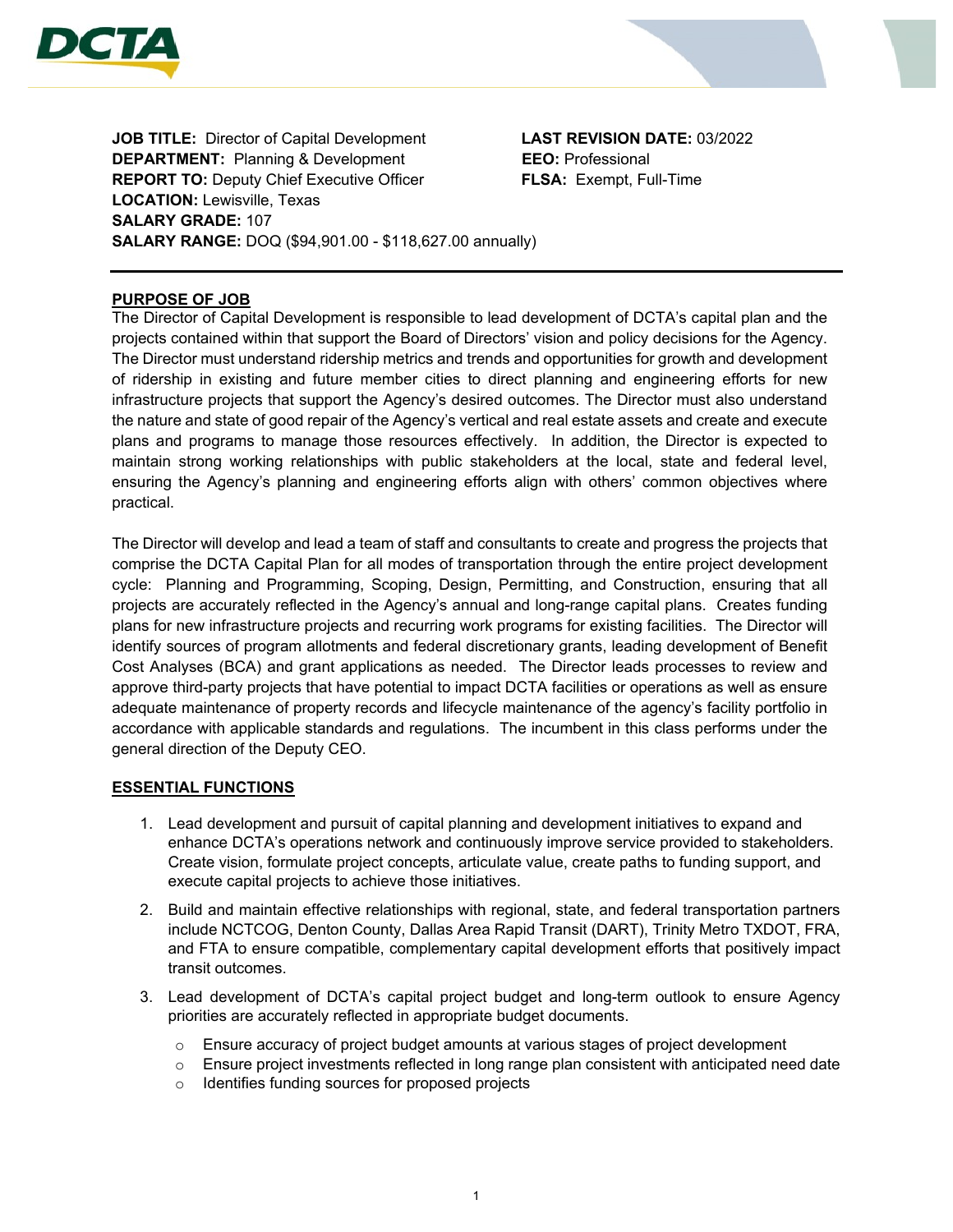

- $\circ$  Leads pursuit of discretionary grant funding opportunities for the Agency including identifying eligibility, leading development of BCA's, leading development of grant applications, etc.
- 4. Lead development and execution of heavy maintenance and recurring work programs on vertical and real estate assets and create and execute plans and programs to manage those assets in a cost-effective manner that ensures 100% availability and compliance with all federal, state, and local requirements.
- 5. Lead or contribute to the development and maintenance of various plans required by regulatory agencies including, but not limited to, the Long-Range Service Plan, Transit Asset Management (TAM) Plan, and Title VI policy in order to comply with regulations and ensure the Agency's efforts to improve mobility and connectivity in the North Texas region including rail expansion and commuter bus with partner transit agencies, the regional MPO, member cities, non-member cities, and large employers.
- 6. Ensure DCTA's compliance with all federal, state, and local standards related to records management, maintenance of required plans, and development, construction, execution of capital projects, and inspection and maintenance of facilities. Create systems and processes to ensure effectiveness and sufficiency of such plans.
- 7. Lead execution of capital projects through scoping, design and construction phases, ensuring quality outcomes for all stakeholders.
- 8. Identifies opportunities and develops supporting systems and processes, leveraging technology where feasible, to streamline and continuously improve workflows and work products of the Capital Planning and Development Team.
- 9. Ensures thorough coordination with external stakeholders and partners in capital planning and project development processes.
- 10. Leads development and execution of the Agency's Quality Assurance plan for planning and design services executed in support of the capital program and construction of new facilities.
- 11. Protects and enhances DCTA assets and operations with comprehensive development and maintenance standards and review processes, ensuring their compatibility with those of member cities.
- 12. Perform related duties as assigned.

## **REQUIREMENTS TO PERFORM WORK**

## *Knowledge of:*

- Federal Transit Administration (FTA), Federal Railroad Administration (FRA), Federal Highway Administration (FHWA), and Environmental Protection Agency (EPA) compliance regulations.
- Project specific TxDOT/TCEQ/Corps of Engineers regulations.
- Local building codes.
- General principles and practices of engineering and architecture.
- General principles and practices of project management;
- Principles and practices of contract administration.
- Knowledge of project accounting, financial systems and generally accepted accounting principles.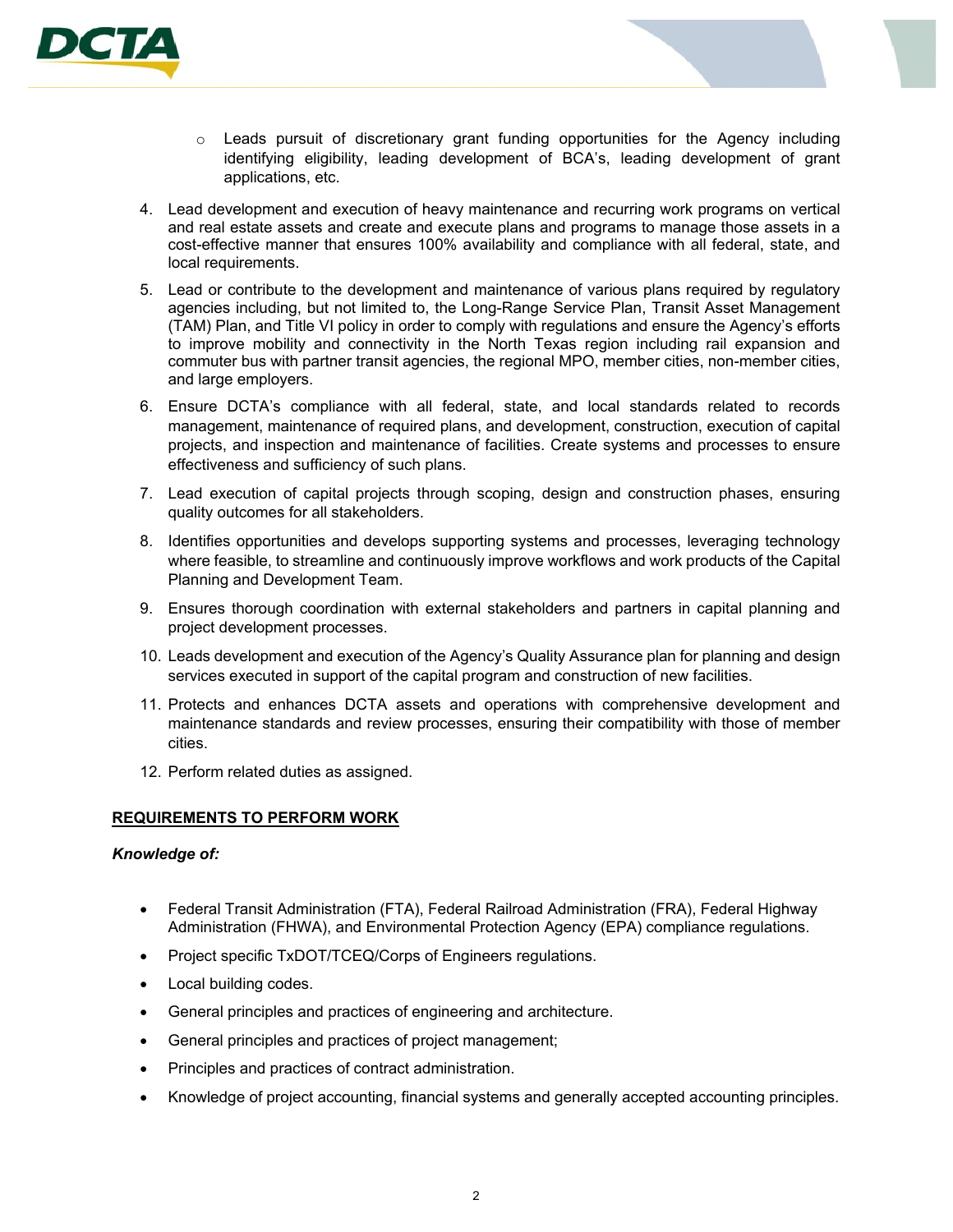

- General understanding of federal funding requirements related to programmatic and discretionary grant funds.
- Principles and practices used in the preparations of designs, plans, specifications and cost estimates
- Principles and practices of construction practices and techniques, specifically public works construction
- Methods and techniques of field surveying, supervision and inspection
- Organizational and management practices as applied to the analysis and evaluation of programs, policies and operational needs;
- Project development, scheduling, monitoring and control systems;
- Research methods
- Report writing and presentation

#### *Ability to:*

- Communicate ideas effectively and persuasively in writing and in oral presentations using graphics and statistics;
- Provide high-level leadership by building and maintaining effective working relationships with those contacted in course of work including DCTA and other government officials, municipal agencies, community groups, the general public, vendors and media representatives;
- Provide technical coordination and management of development and/or implementation of projects;
- Interpret and apply Federal, State and local policies, procedures, laws and regulations including those of the Authority;
- Collect and analyze data and make recommendations
- Develop, use and interpret graphical information, such as construction plans, schematic drawings, blueprints, wiring diagrams, flow charts, layouts, other visual aids, and electronic project management applications;
- Perform a broad range of supervisory responsibilities over engineering contract support services and others.
- Review and approve Design Consultant and Contractor project evaluations;
- Observe or monitor construction methods and materials to determine compliance with prescribed operating or safety standards.
- Perform mathematical calculations using knowledge of algebra, geometry, trigonometry, fractions, percentages, rations and proportions.
- Prepare and monitor program budgets and expenditures;
- Review the work products of others for conformance with standards;
- Develop and maintain recordkeeping systems and procedures;
- Skill in the use of computers in a Windows-based environment; and,
- Work in a variety of weather conditions with exposure to the outdoor elements.
- Work irregular shifts, weekends, and holidays, as needed.
- Possess an influential and welcoming communication style
- Ability to get along with others, individually and in a large group. Has the desire to care for the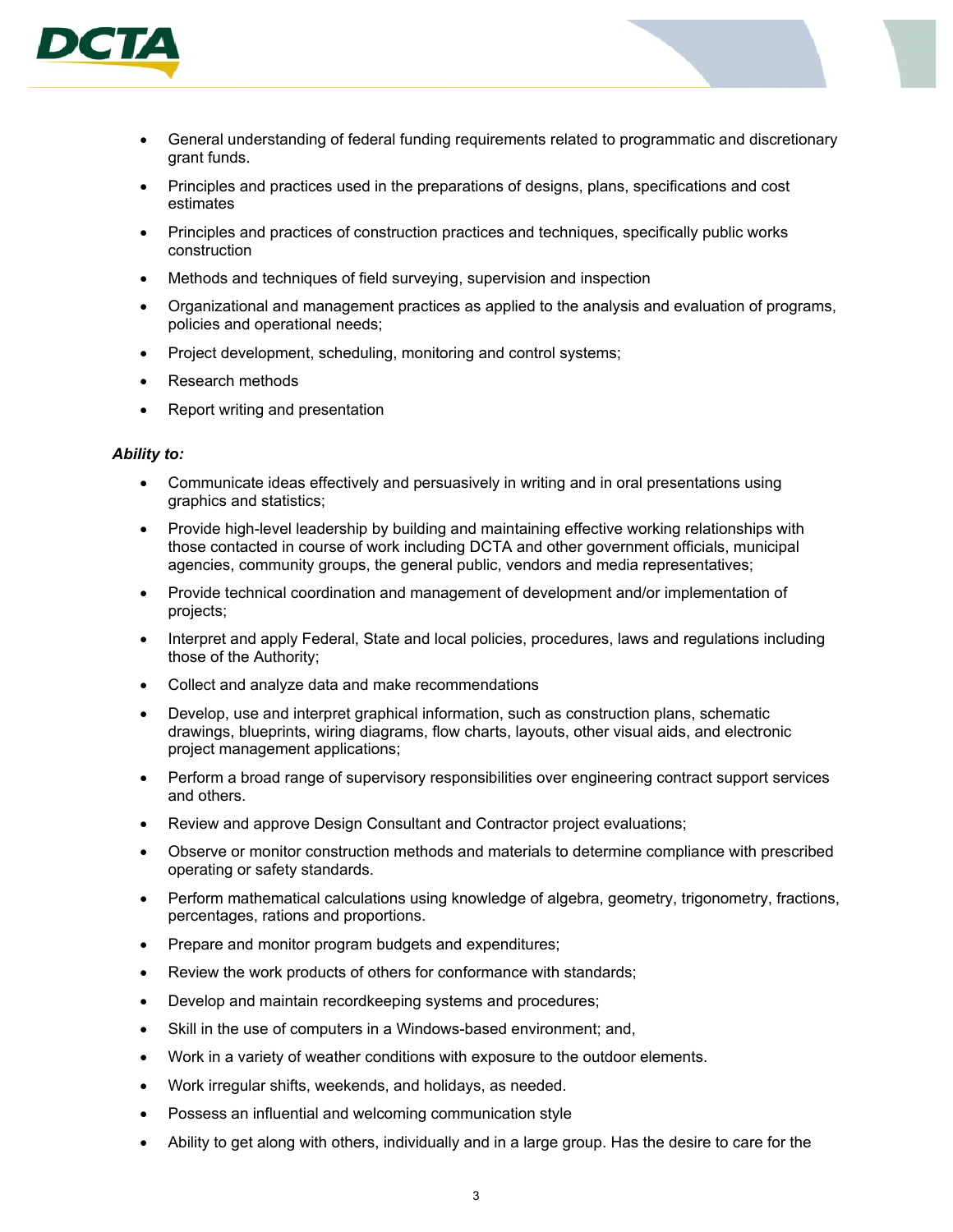



organization's well-being and for the co-workers he/she interacts with. Interested in partaking in group development and team building activities

- Be open to collaborate and work in a team-oriented and helping environment
- Possess a positive attitude, and ability to practice good judgement, while open to receiving/providing feedback
- Foster a culture that values critical thinking and problem solving; and encourages constructive feedback, engagement, inclusion, and diversity at all levels

## *The ideal candidate will:*

- Possess a positive attitude, and practices good judgement, while open to receiving/providing feedback
- Hold the ability to get along with others, individually and in a large group. Has the desire to care for the organization's well-being and for the co-workers he/she interacts with. Interested in partaking in group development and team building activities
- Be open to collaborate and work in a team-oriented and helping environment
- Possess an influential and welcoming communication style
- Foster a culture that values critical thinking and problem solving; and encourages constructive feedback, engagement, inclusion, and diversity at all levels

## **PHYSICAL ACTIVITIES**

Physical activity includes, but is not limited to: on a continuous basis, sit at a desk for long periods of time; use a computer and monitor for long periods of time; intermittently twist and reach office equipment; write or use keyboard to communicate through written means; be on construction sites at various development stages; be exposed to weather elements and typical construction site hazards; lift moderate weight; reaching above the waist, reaching below the waist, and reaching waist to shoulder to reach inventory on shelves; repetitive motion and fingering when using computer keyboard; occasionally driving short and long distances for meeting attendance; data collection, observation of transit projects and operations during field work; and, talking and hearing when dealing with customers, vendors, etc.

## **REQUIREMENTS TO PERFORM WORK** (Any equivalent combination of education and experience)

## *Education:*

Bachelor's Degree from an accredited college or university with major course work in construction management, architecture, engineering, or a related field. Master's Degree preferred.

## *Experience:*

Five (5) to seven (7) years of increasingly responsible experience in project management, field inspection, engineering work and/or public works planning, including experience with capital construction projects for a public entity. Minimum one (1) year of supervisory experience; or an equivalent combination of education and experience sufficient to successfully perform the essential duties.

Must have an established track-record of building and maintaining effective working relationships with project partners throughout a project's duration. Transportation and/or municipal experience is highly desirable.

Achievement of or candidate for Professional Engineer Licensure, American Institute of Architects Designation, or Certification as a Project Management Professional (PMP) is preferred.

*Special Requirements: Hold a current Texas Driver's License (Class - C) or have the ability to obtain one upon entry into the position.*